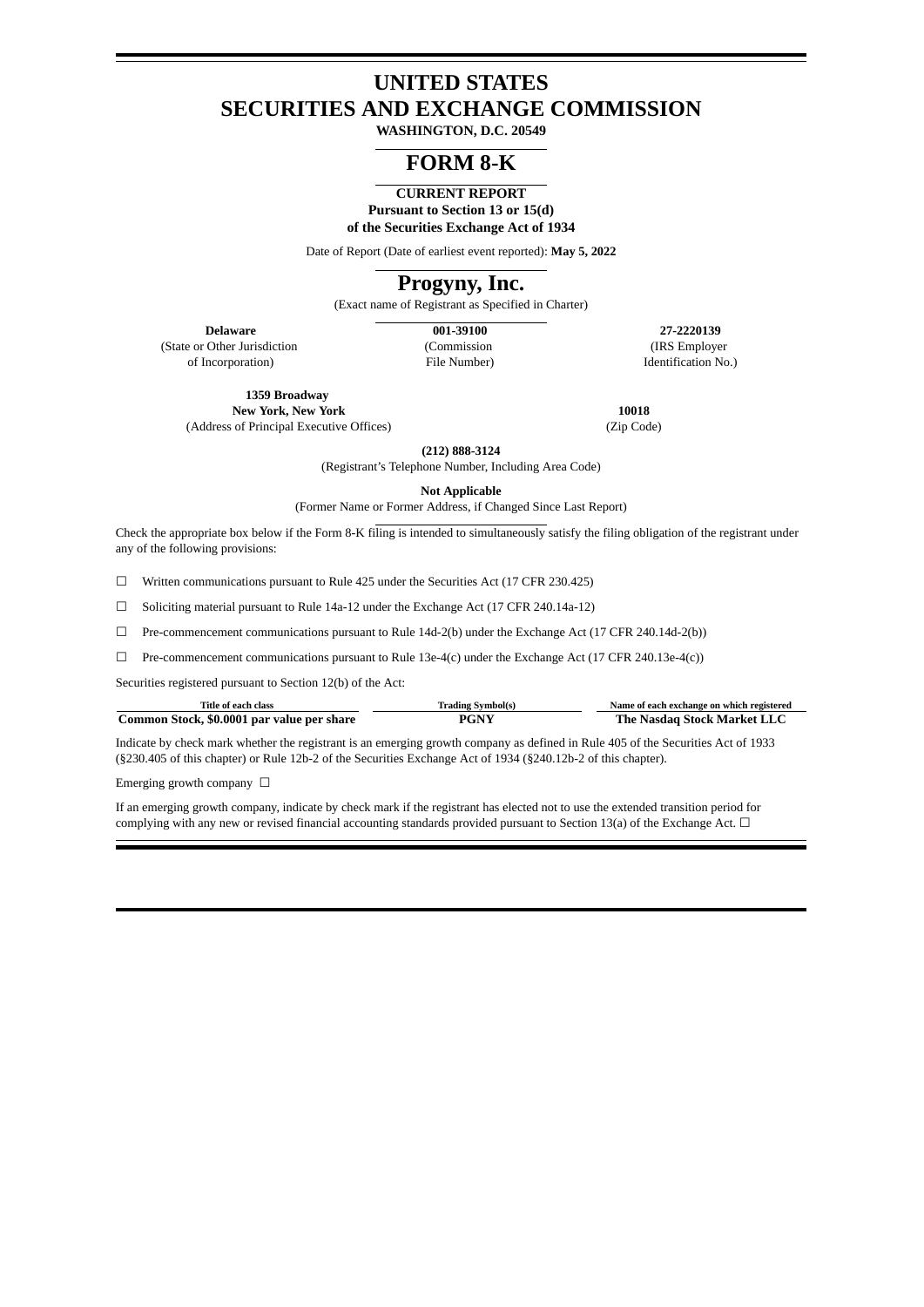#### **Item 2.02 Results of Operations and Financial Conditions**

On May 5, 2022, Progyny, Inc. (the "Company") issued a press release announcing its financial results for the fiscal quarter ended March 31, 2022. A copy of this press release is furnished as Exhibit 99.1 to this Current Report on Form 8-K and is incorporated by reference herein.

The information furnished under this Item 2.02 and in the accompanying Exhibit 99.1 shall not be deemed "filed" for purposes of Section 18 of the Securities Exchange Act of 1934, as amended (the "Exchange Act"), or otherwise subject to the liabilities of that section, nor shall it be deemed incorporated by reference in any filing under the Securities Act of 1933, as amended, or the Exchange Act regardless of any general incorporation language in such filing, unless expressly incorporated by specific reference in such filing.

#### **Item 9.01 Financial Statements and Exhibits.**

| (d) | Exhibits |
|-----|----------|
|-----|----------|

| <b>Exhibit No.</b> | <b>Description</b>                                                          |
|--------------------|-----------------------------------------------------------------------------|
| 99.1               | <u>Press Release of Progyny, Inc. dated May 5, 2022</u>                     |
| 104                | Cover Page Interactive Data File (embedded within the Inline XBRL document) |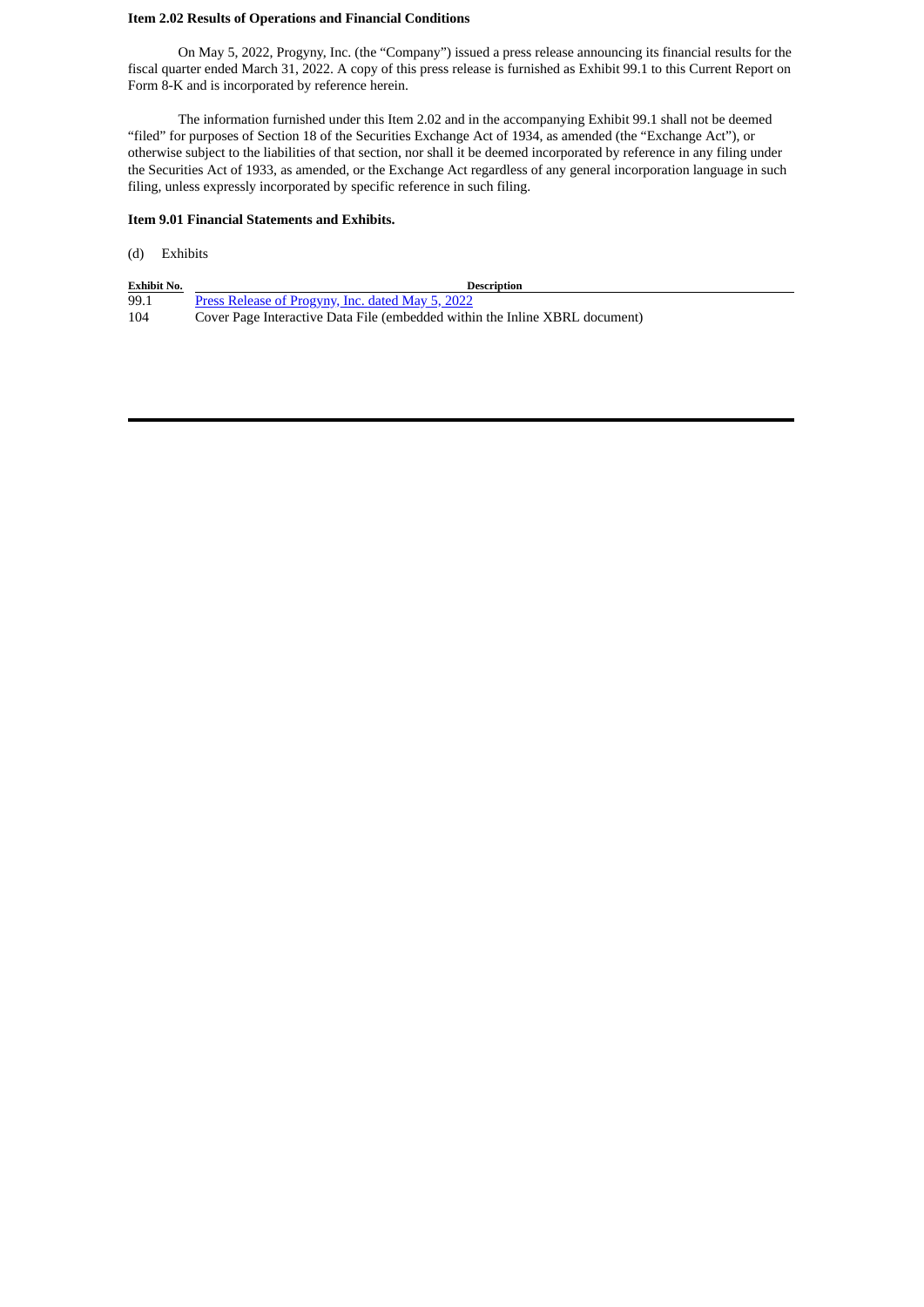### **SIGNATURES**

Pursuant to the requirements of the Securities Exchange Act of 1934, as amended, the Registrant has duly caused this report to be signed on its behalf by the undersigned hereunto duly authorized.

### **Progyny, Inc.**

Dated: May 5, 2022

By: /s/ Peter Anevski

Peter Anevski Chief Executive Officer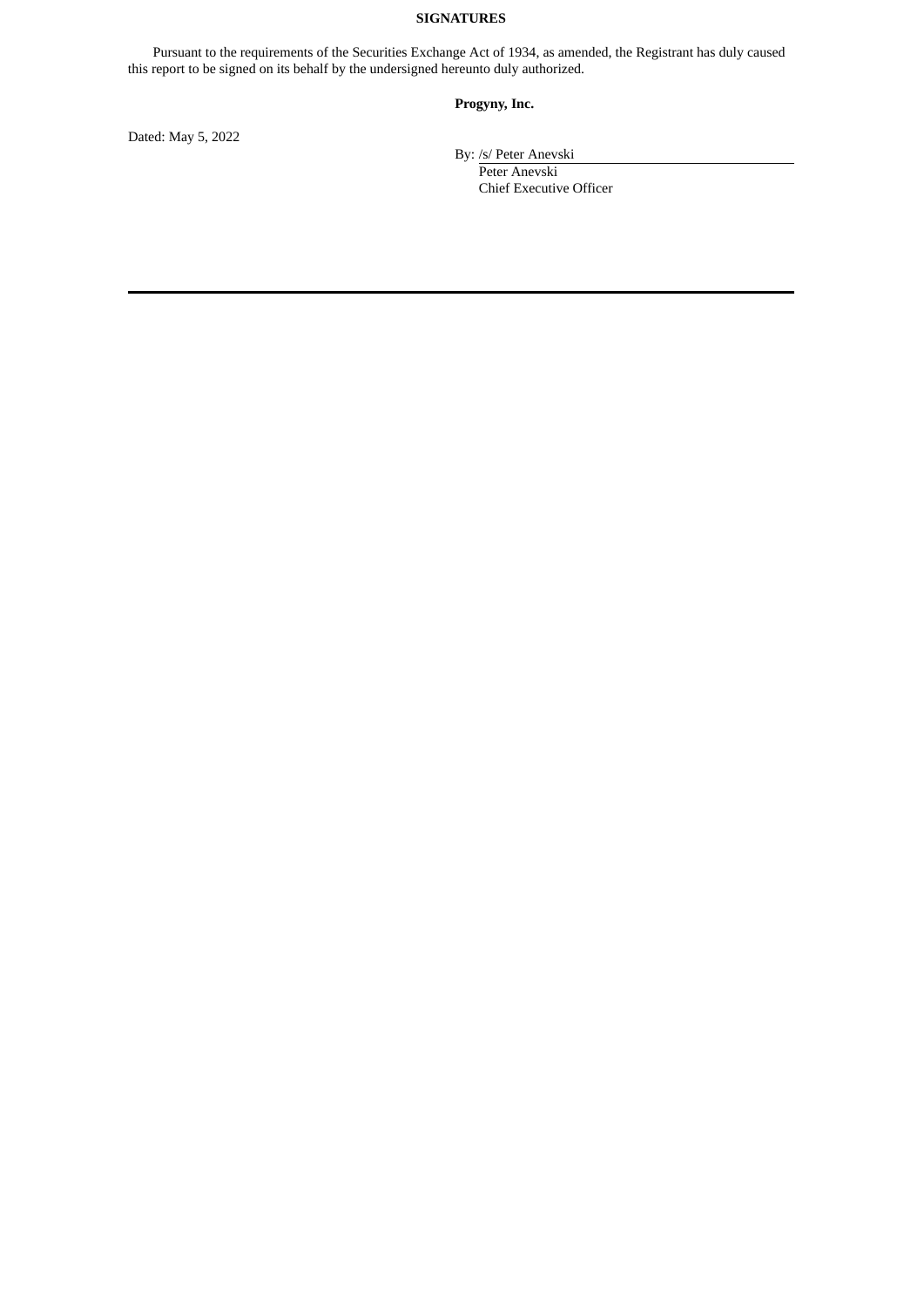### **Progyny, Inc. Announces First Quarter 2022 Results**

Reports Record Revenue of \$172.2 Million, Reflecting 41% Growth Over the Prior Year Period

Raises Lower End of Full Year 2022 Guidance Ranges

<span id="page-3-0"></span>Issues Revenue Guidance of \$188.0 to \$193.0 Million for the Second Quarter, Reflecting Growth of 46% to 50% Early Season Sales Activity Affirms Progyny's Continued Momentum as the Provider of Choice for Fertility and Family Building Benefits

NEW YORK, May 5, 2022 /GlobeNewswire/ - Progyny, Inc. (Nasdaq: PGNY), a leading benefits management company specializing in fertility and family building benefits solutions in the United States, today announced its financial results for the three-month period ended March 31, 2022 ("the first quarter of 2022") as compared to the three-month period ended March 31, 2021 ("the first quarter of 2021" or "the prior year period").

"We had a strong start to the year, achieving our highest-ever quarterly revenue, gross profit and Adjusted EBITDA, in addition to successfully launching with the largest number of new clients and covered lives in our history. We are also pleased to report that we continue to achieve industry-leading clinical outcomes. Across all measures, for the sixth straight year, we significantly outperformed as compared to the national averages released by the CDC," said Pete Anevski, Chief Executive Officer of Progyny. "Although we are in the earliest stages of our selling season, we are pleased with the level of sales and pipeline activity that we are seeing thus far, as every measure that we track is favorable to the record level of activity that we saw a year ago. In addition, we've also had a healthy number of early commitments and we continue to expect that the majority of client decisions will occur, as usual, in the late summer and early fall for implementations in 2023."

"Our gross profit and Adjusted EBITDA grew 14% and 44% in the first quarter, respectively, as compared to the prior year period, reflecting higher revenue and the operational efficiencies that we have continued to realize throughout our cost structure as we rapidly scale the business," said Mark Livingston, Progyny's Chief Financial Officer. "Our gross margins this quarter reflect the customary onboarding of care management resources ahead of client launches, including those that have already launched in the second quarter. As a result, we anticipate that second quarter gross margins will improve on a sequential basis."

#### **First Quarter Highlights:**

| (unaudited; in thousands, except per share amounts)              | 10 2022   | 10 2021   |
|------------------------------------------------------------------|-----------|-----------|
| Revenue                                                          | \$172.217 | \$122,133 |
| <b>Gross Profit</b>                                              | \$32.949  | \$28,907  |
| Gross Margin                                                     | 19.1%     | 23.7%     |
| Gross Margin excl. stock-based compensation expense <sup>1</sup> | 22.7%     | 24.7%     |
| Net Income                                                       | \$4.971   | \$15,166  |
| Net Income per Diluted Share <sup>2</sup>                        | \$0.05    | \$0.15    |
| Adjusted EBITDA <sup>3</sup>                                     | \$24,806  | \$17,263  |
| Adjusted EBITDA Margin <sup>3</sup>                              | 14.4%     | 14.1%     |

1. Gross margin excluding stock-based compensation expense is a financial measure not required by, or presented in accordance with, GAAP. See Annex A of this release for a reconciliation of gross margin excluding stock-based compensation expense to gross margin, the most directly comparable financial measure stated in accordance with GAAP for each of the periods presented.

2. Net income per diluted share reflects weighted-average shares outstanding as adjusted for potential dilutive securities, including options and warrants to purchase common stock, as well as restricted stock units.

3. Adjusted EBITDA and Adjusted EBITDA margin are financial measures that are not required by, or presented in accordance with, U.S. GAAP. Please see Annex A of this release for a reconciliation of Adjusted EBITDA to net income, the most directly comparable financial measure stated in accordance with GAAP for each of the periods presented. We calculate Adjusted EBITDA margin as Adjusted EBITDA divided by revenue.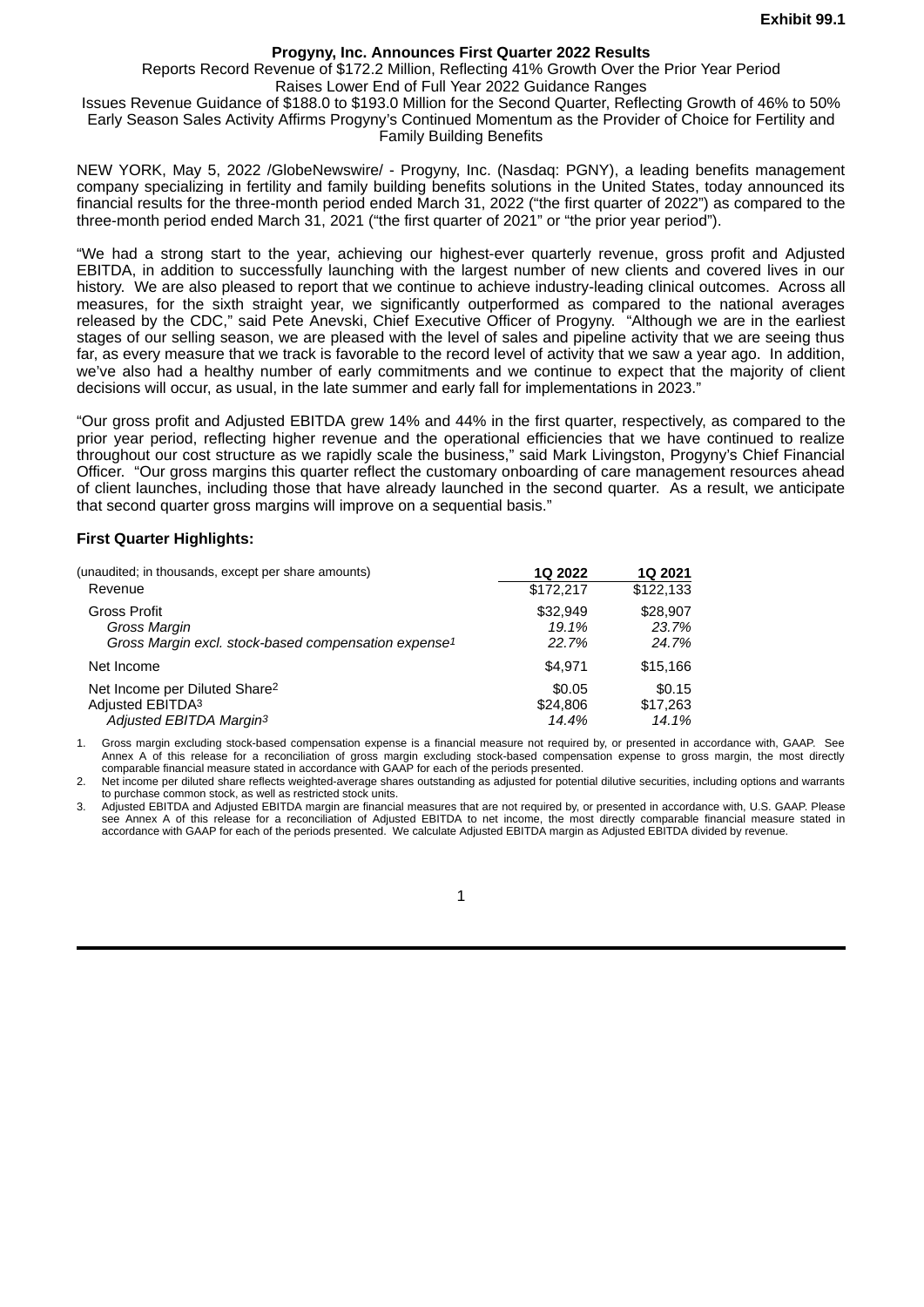### **Financial Highlights**

#### 1st Quarter

Revenue was \$172.2 million, a 41% increase as compared to the \$122.1 million reported in the first quarter of 2021, primarily as a result of the increase in our number of clients and covered lives.

- Fertility benefit services revenue was \$110.9 million, a 25% increase from the \$88.9 million reported in the first quarter of 2021.
- Pharmacy benefit services revenue was \$61.3 million, an 84% increase as compared to the \$33.3 million reported in the first quarter of 2021.

Gross profit was \$32.9 million, an increase of 14% from the \$28.9 million reported in the first quarter of 2021, primarily due to the higher revenue. Gross margin was 19.1%, a decrease of 460 basis points from the prior year period primarily due to an increase in non-cash stock-based compensation expense. Excluding the impact of stock-based compensation expense in both periods, gross margin was 22.7%, a decrease of 200 basis points from the prior year period, due to the impact of onboarding care management resources in advance of client launches subsequent to the current quarter and temporary inefficiencies experienced during the initial ramp up period of a new pharmacy partner.

Net income was \$5.0 million, or \$0.05 income per diluted share, a decrease of 67% as compared to \$15.2 million, or \$0.15 income per diluted share, reported in the first quarter of 2021. The lower net income was due primarily to higher non-cash stock-based compensation expense, partially offset by the higher gross profit and operating efficiencies realized on our higher revenues.

Adjusted EBITDA was \$24.8 million, an increase of 44%, or \$7.5 million, from the \$17.3 million reported in the first quarter of 2021, reflecting the higher gross profit and operating efficiencies realized on our higher revenues. Adjusted EBITDA margin was 14.4%, an increase of 30 basis points from the 14.1% Adjusted EBITDA margin in the first quarter of 2021.

#### **Cash Flow**

Net cash used by operating activities for the first quarter of 2022 was \$11.3 million, compared to net cash provided by operating activities of \$0.5 million in the prior year period. Each period was affected by timing items and the normal impact from new client launches, in which cash flows are temporarily impacted during the initial quarter following a client's launch of the benefit.

### **Balance Sheet and Financial Position**

As of March 31, 2022, the company had total working capital of approximately \$180.3 million and no debt. This included cash and cash equivalents and marketable securities of \$105.7 million, a decrease of \$13.7 million from the balances as of December 31, 2021.

#### **Key Metrics**

The company had 264 clients as of March 31, 2022, as compared to 179 clients as of March 31, 2021.

|                             | Three Months Ended March 31, |           |  |  |  |
|-----------------------------|------------------------------|-----------|--|--|--|
|                             | 2021<br>2022                 |           |  |  |  |
| ART Cycles*                 | 8.924                        | 6.558     |  |  |  |
| Utilization - All Members** | 0.51%                        | 0.54%     |  |  |  |
| Utilization - Female Only** | 0.45%                        | 0.47%     |  |  |  |
| Average Members             | 3.927.000                    | 2.657.000 |  |  |  |

Represents the number of ART cycles performed, including IVF with a fresh embryo transfer, IVF freeze all cycles/embryo banking, frozen embryo transfers, and egg freezing.

Represents the member utilization rate for all services, including, but not limited to, ART cycles, initial consultations, IUIs, and genetic testing. The utilization rate for all members includes all unique members (female and male) who utilize the benefit during that period, while the utilization rate for female only includes only unique females who utilize the benefit during that period. For purposes of calculating utilization rates in any given period, the results reflect the number of unique members utilizing the benefit for that period. Individual periods cannot be combined as member treatments may span multiple periods.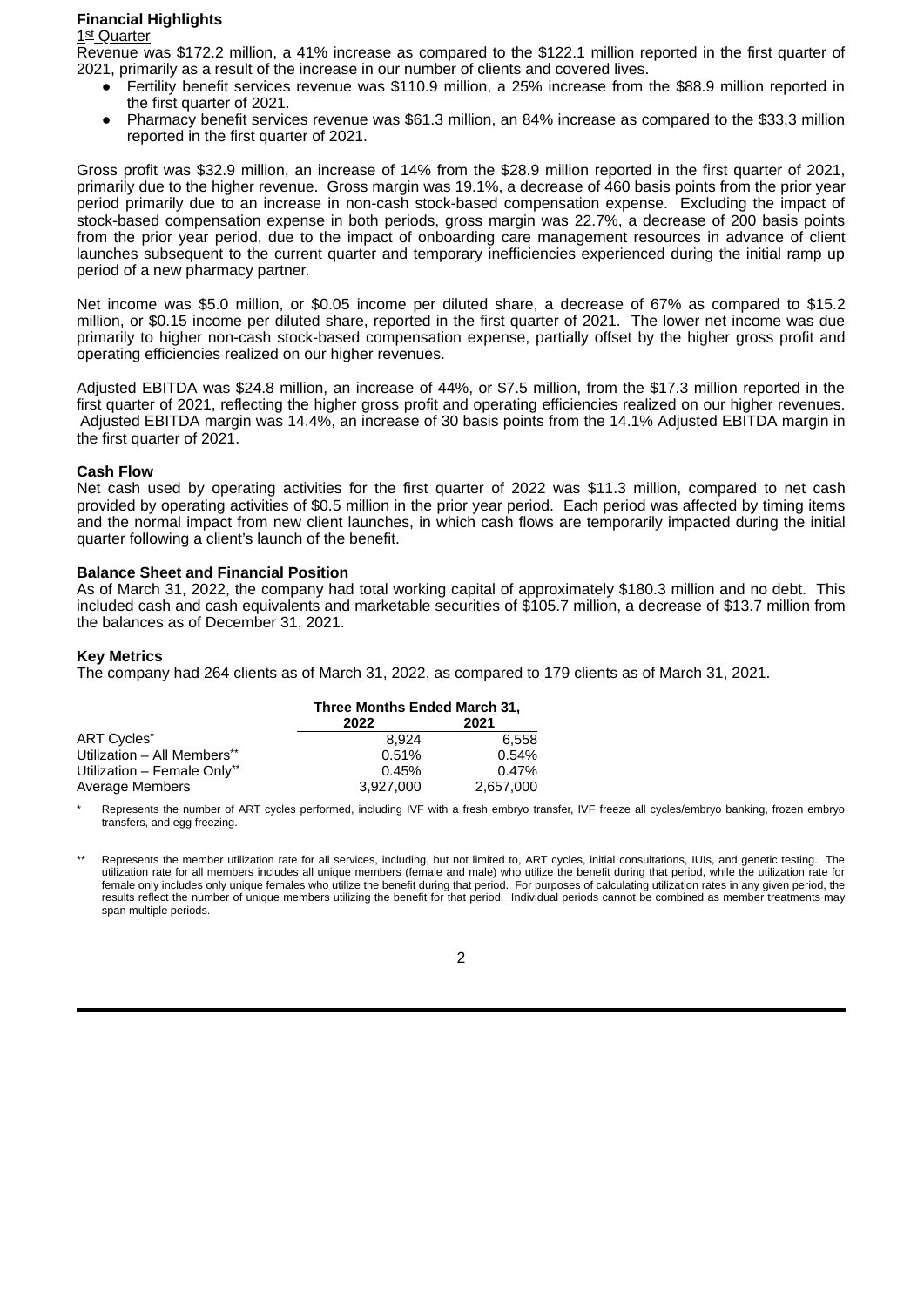### **Financial Outlook**

"As the second quarter begins, the early indications of member activity have been consistent with our expectations, affirming – once again – the essential nature of fertility treatments and our members' resilience in pursuing care, even against the backdrop of a global pandemic," said Mr. Anevski.

"In light of our strong results in the first quarter, as well as our visibility into member utilization at this point, we are narrowing our guidance ranges by raising the lower end of our full year expectations."

The company is providing the following financial guidance for the year ending December 31, 2022 and the threemonth period ending June 30, 2022 (the "second quarter"):

- Full Year 2022 Outlook:
	- o Revenue is now projected to be \$735.0 million to \$775.0 million, reflecting growth of 47% to 55%
	- o Net income is projected to be \$7.3 million to \$14.2 million, or \$0.07 to \$0.14 per diluted share, on the basis of approximately 105 million assumed weighted-average fully diluted-shares outstanding o Adjusted EBITDA1 is projected to be \$111.0 million to \$122.0 million
	-
- Second Quarter of 2022 Outlook:
	- o Revenue is projected to be \$188.0 million to \$193.0 million, reflecting growth of 46% to 50%
	- Net income is projected to be \$1.0 million to \$2.3 million, or \$0.01 to \$0.02 per diluted share, on the basis of approximately 102 million assumed weighted-average fully diluted-shares outstanding
	- o Adjusted EBITDA1 is projected to be \$28.0 million to \$30.0 million
- 1. Adjusted EBITDA is a financial measure that is not required by, or presented in accordance with, U.S. GAAP. Please see Annex A of this release for a reconciliation of forward-looking Adjusted EBITDA to forward-looking net income, the most directly comparable financial measure stated in accordance with GAAP for the period presented.

### **Conference Call Information**

Progyny will host a conference call at 4:45 P.M. Eastern Time (1:45 P.M. Pacific Time) today to discuss its financial results. Interested participants from the United States may join by calling 1.866.825.7331 and using conference ID 265484. Participants from international locations may join by calling 1.973.413.6106 and using the same conference ID. A replay of the call will be available until May 12, 2022 at 11:59 P.M. Eastern Time by dialing 1.800.332.6854 (U.S. participants) or 1.973.528.0005 (international) and entering passcode 265484. A live audio webcast of the call and subsequent replay will also be available through the Events & Presentations section of the Company's Investor Relations website at investors.progyny.com.

### **About Progyny**

Progyny (Nasdaq: PGNY) is a leading fertility benefits management company in the US. We are redefining fertility and family building benefits, proving that a comprehensive and inclusive fertility solution can simultaneously benefit employers, patients, and physicians.

Our benefits solution empowers patients with education and guidance from a dedicated Patient Care Advocate (PCA), provides access to a premier network of fertility specialists using the latest science and technologies, reduces healthcare costs for the nation's leading employers, and drives optimal clinical outcomes. We envision a world where anyone who wants to have a child can do so.

Headquartered in New York City, Progyny has been recognized for its leadership and growth by CNBC Disruptor 50, Modern Healthcare's Best Places to Work in Healthcare, Financial Times, INC. 5000, and Crain's Fast 50 for NYC. For more information, visit www.progyny.com.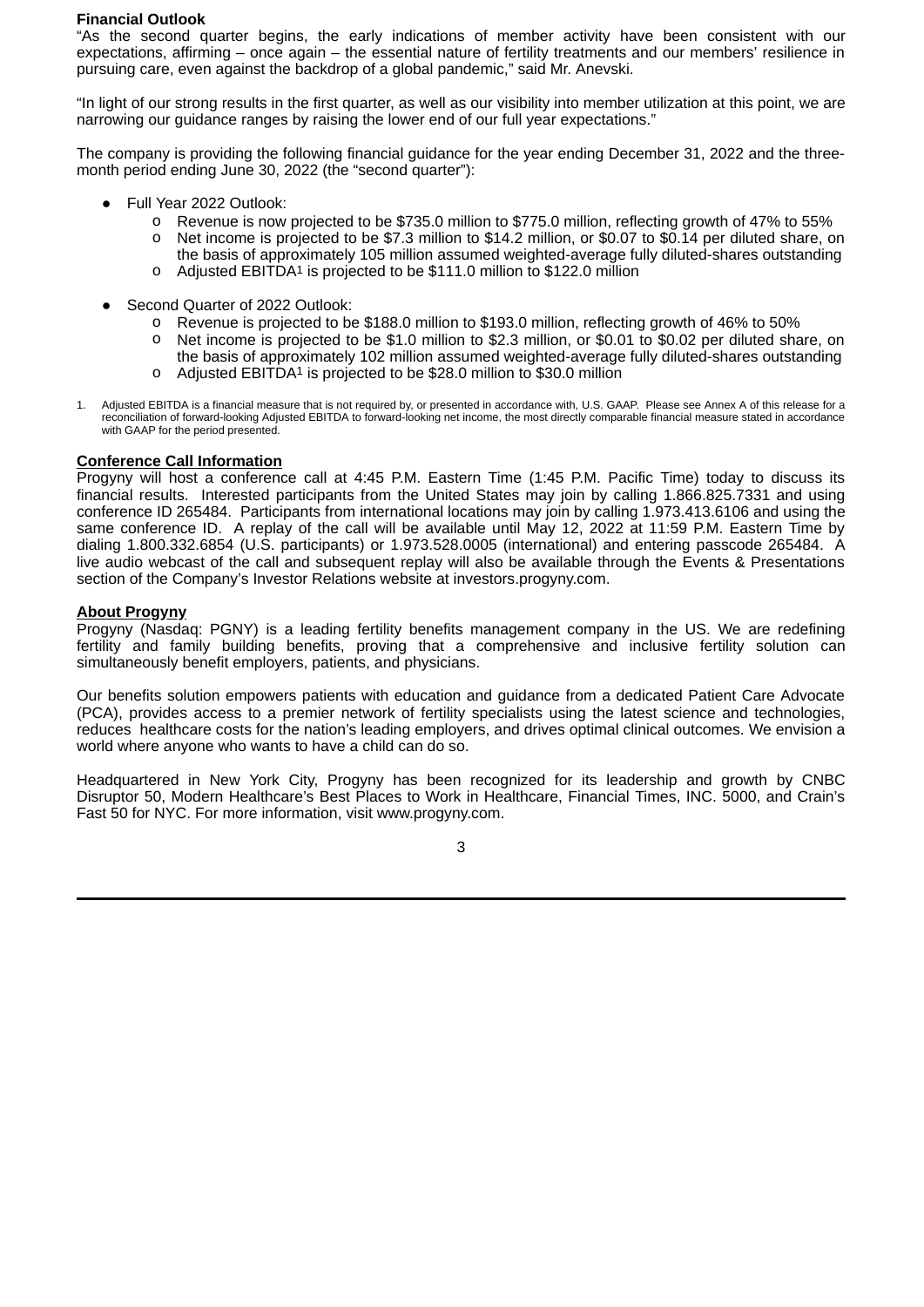### **Safe Harbor Statement Under the Private Securities Litigation Reform Act of 1995**

This press release includes forward-looking statements that are based on our management's beliefs and assumptions and on information currently available to management. We intend such forward-looking statements to be covered by the safe harbor provisions for forward-looking statements contained in Section 27A of the Securities Act of 1933, as amended, Section 21E of the Securities Exchange Act of 1934, as amended, and the U.S. Private Securities Litigation Reform Act of 1995. These forward-looking statements include, without limitation, our financial outlook for the second quarter and full year 2022, statements regarding our positioning to successfully manage the ongoing impact of COVID-19, including variants, and the associated economic uncertainty on our business; the timing of client decisions; our expected utilization rates and mix; our ability to retain existing clients and acquire new clients; the potential impact of evolving laws and regulations, including any laws and regulations restricting reproductive rights; and our business strategy, plans, goals and expectations concerning our market position, future operations, and other financial and operating information, including our topline growth and margin expansion. The words "anticipates," "assumes," "believes," "continues," "could," "estimates," "expects," "future," "intends," "may," "plans," "project," "seeks," "should," "will," and the negative of these or similar terms and phrases are intended to identify forward-looking statements.

Forward-looking statements involve known and unknown risks, uncertainties and other important factors that may cause our actual results, performance or achievements to be materially different from any future results, performance or achievements expressed or implied by the forward-looking statements. These risks include, without limitation, risks related to the ongoing impact of the COVID-19 global pandemic, such as the scope and duration of the outbreak, the spread of new variants, government actions and restrictive measures implemented in response, material delays and cancellations of fertility procedures and other impacts to the business; failure to meet our publicly announced guidance or other expectations about our business; competition in the market in which we operate; our history of operating losses and ability to sustain profitability in the future; our limited operating history and the difficulty in predicting our future results of operations; our ability to attract and retain clients and increase the adoption of services within our client base; the loss of any of our largest client accounts; changes in the technology industry; changes in the health insurance market; negative publicity in the health benefits industry; lags, failures or security breaches in our computer systems or those of our vendors; a significant change in the utilization of our solutions; our ability to offer high-quality support; positive references from our existing clients; our ability to develop and expand our marketing and sales capabilities; the rate of growth of our future revenues; the accuracy of the estimates and assumptions we use to determine the size of target markets; our ability to successfully manage our growth; unfavorable conditions in our industry or the United States economy; reductions in employee benefits spending; seasonal fluctuations in our sales; the adoption of new solutions and services by our clients or members; our ability to innovate and develop new offerings; our ability to adapt and respond to the medical landscape, regulations, client needs, requirements or preferences; our ability to maintain and enhance our brand; our ability to attract and retain members of our management team, key employees, or other qualified personnel; our ability to maintain our company culture; our ability to maintain our Center of Excellence network of healthcare providers; our strategic relationships with and monitoring of third parties; our ability to maintain or any disruption of our pharmacy distribution network; our relationship with key pharmacy program partners or any decline in rebates provided by them; our ability to maintain our relationships with benefits consultants; exposure to credit risk from our members; risks related to the impact of evolving laws and regulations, including any laws and regulations restricting reproductive rights; risks related to potential sales to government entities; our ability to protect our intellectual property rights; risks related to any litigation against us; risks related to acquisitions, strategic investments, partnerships, or alliances; federal tax reform and changes to our effective tax rate; the imposition of state and local state taxes; our ability to utilize a significant portion of our net operating loss or research tax credit carryforwards; our ability to develop or maintain effective internal control over financial reporting and the increased costs of operating as a public company. For a detailed discussion of these and other risk factors, please refer to our filings with the Securities and Exchange Commission (the "SEC"), including in the section entitled "Risk Factors" in our Annual Report on Form 10-K for the fiscal year ended December 31, 2021, and subsequent reports that we file with the SEC which are available at http://investors.progyny.com and on the SEC's website at https://www.sec.gov.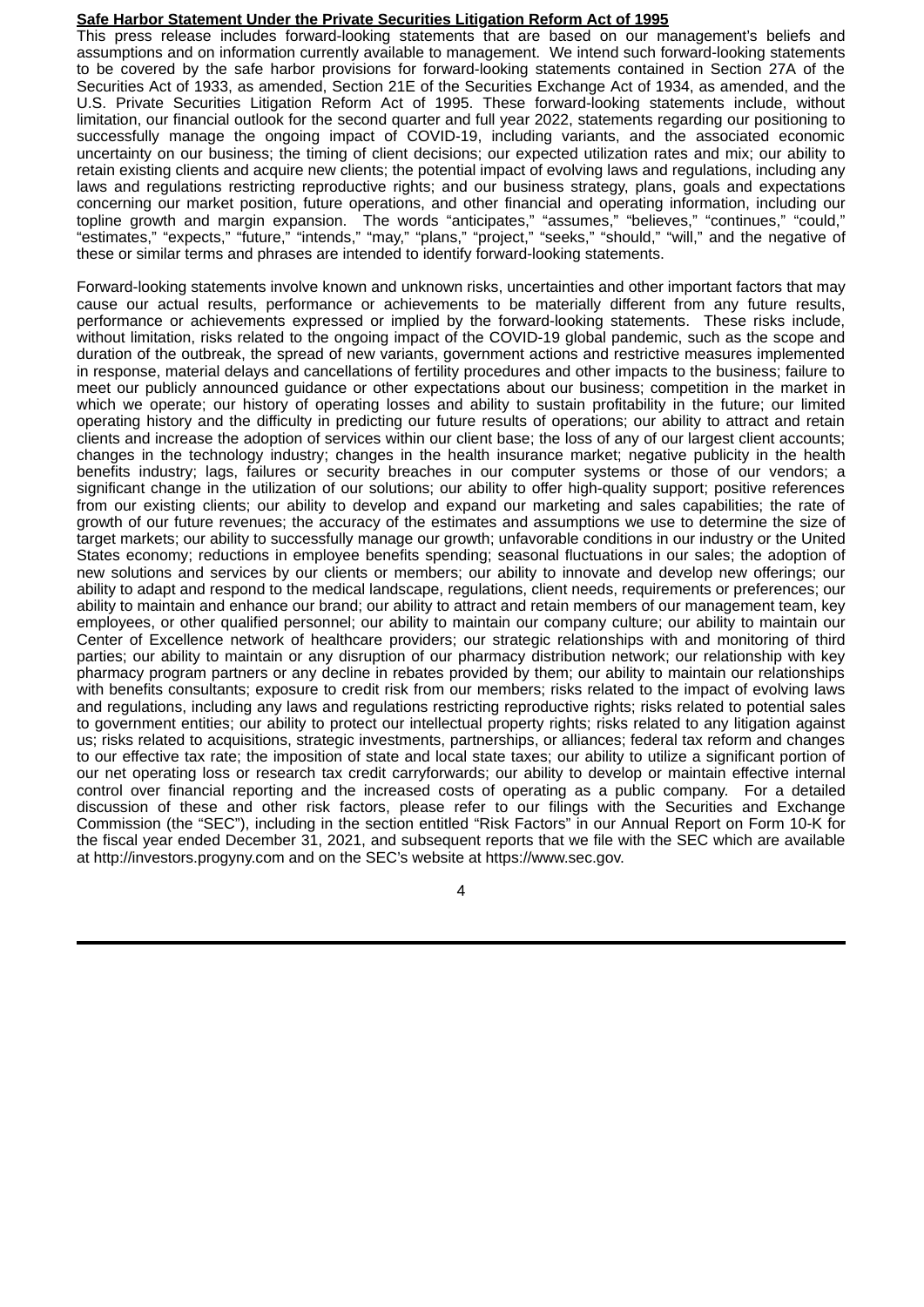Forward-looking statements represent our management's beliefs and assumptions only as of the date of this press release. Our actual future results could differ materially from what we expect. Except as required by law, we assume no obligation to update these forward-looking statements publicly, or to update the reasons.

#### **Non-GAAP Financial Measures**

In addition to disclosing financial measures prepared in accordance with U.S. generally accepted accounting principles ("GAAP"), this press release and the accompanying tables include the non-GAAP financial measures Adjusted EBITDA and Adjusted EBITDA margin, as well as gross margin excluding the impact of stock-based compensation expense.

Adjusted EBITDA, Adjusted EBITDA margin and gross margin excluding the impact of stock-based compensation expense are supplemental financial measures that are not required by, or presented in accordance with, GAAP. We believe that these non-GAAP measures, when taken together with our GAAP financial results, provides meaningful supplemental information regarding our operating performance and facilitates internal comparisons of our historical operating performance on a more consistent basis by excluding certain items that may not be indicative of our business, results of operations or outlook. In particular, we believe that the use of Adjusted EBITDA, Adjusted EBITDA margin and gross margin excluding the impact of stock-based compensation expense are helpful to our investors as they are measures used by management in assessing the health of our business, determining incentive compensation, evaluating our operating performance, and for internal planning and forecasting purposes.

Adjusted EBITDA, Adjusted EBITDA margin and gross margin excluding the impact of stock-based compensation expense are presented for supplemental informational purposes only, have limitations as analytical tools and should not be considered in isolation or as a substitute for financial information presented in accordance with GAAP. Some of the limitations of Adjusted EBITDA and Adjusted EBITDA margin include: (1) it does not properly reflect capital commitments to be paid in the future; (2) although depreciation and amortization are non-cash charges, the underlying assets may need to be replaced and Adjusted EBITDA does not reflect these capital expenditures; (3) it does not consider the impact of stock-based compensation expense; (4) it does not reflect other non-operating expenses, including other (income) expense, net and interest (income) expense, net; (5) it does not reflect tax payments that may represent a reduction in cash available to us. Gross margin excluding the impact of stock-based compensation expense does not reflect the impact of stock-based compensation, which is an important component of our compensation strategy. In addition, our non-GAAP measures may not be comparable to similarly titled measures of other companies because they may not calculate such measures in the same manner as we calculate these measures, limiting their usefulness as comparative measures. Because of these limitations, when evaluating our performance, you should consider Adjusted EBITDA, Adjusted EBITDA margin and gross margin excluding the impact of stock-based compensation expense alongside other financial performance measures, including our net income, gross margin, and our other GAAP results.

We calculate Adjusted EBITDA as net income, adjusted to exclude depreciation and amortization; stock-based compensation expense; other (income) expense, net; interest (income) expense, net; and benefit for income taxes. We calculate Adjusted EBITDA margin as Adjusted EBITDA divided by revenue. Please see Annex A: "Reconciliation of GAAP to Non-GAAP Financial Measures" elsewhere in this press release.

#### **For Further Information, Please Contact:**

Investors: Media: No. 1999. Media: New York: New York: New York: New York: New York: New York: New York: New York: New York: New York: New York: New York: New York: New York: New York: New York: New York: New York: New Yor James Hart **Selena Yang** investors@progyny.com media@progyny.com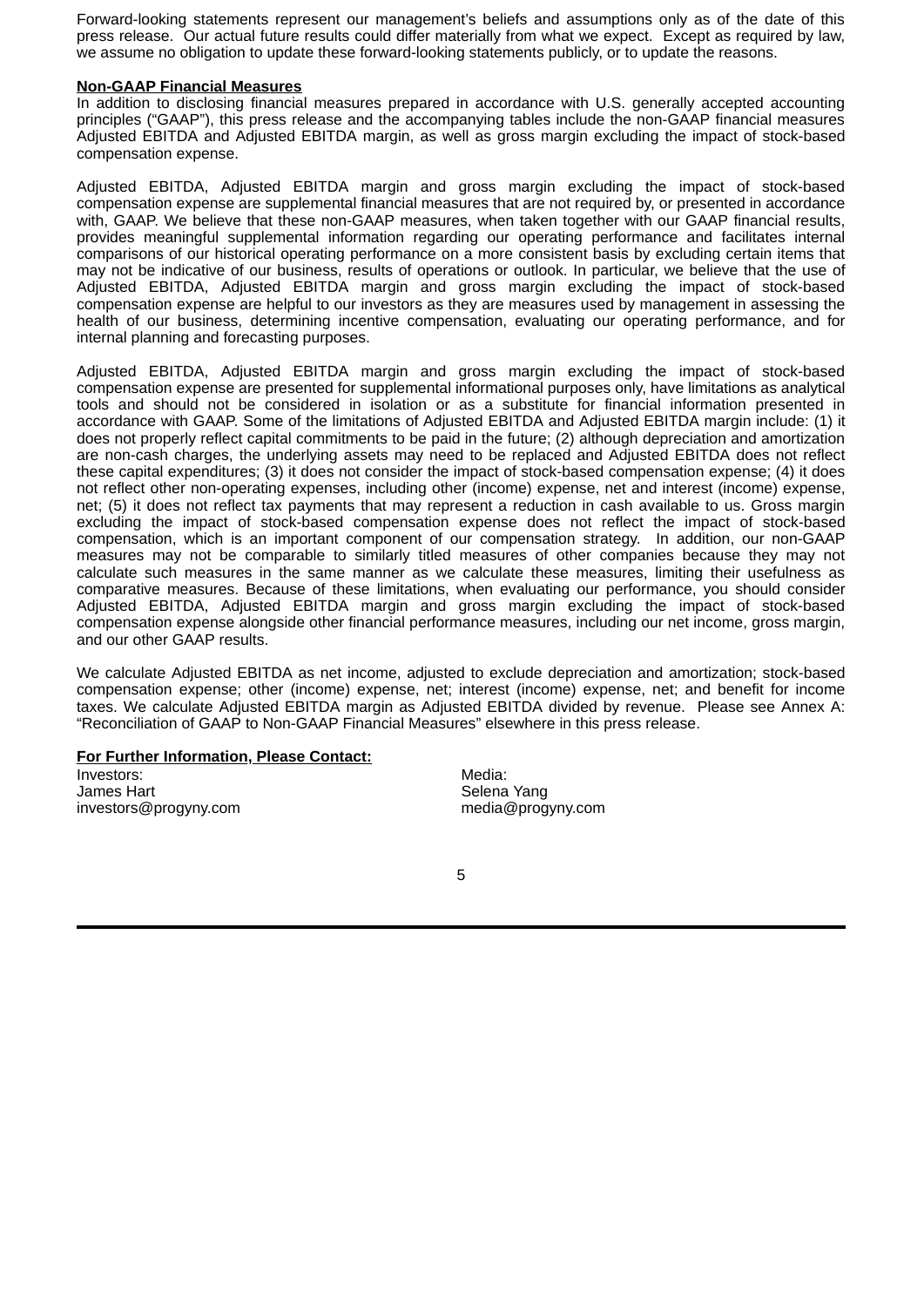#### **PROGYNY, INC. Consolidated Balance Sheets** *(Unaudited) (in thousands, except share and per share amounts)*

|                                                                                      | March 31,<br>2022 |         | December 31,<br>2021 |
|--------------------------------------------------------------------------------------|-------------------|---------|----------------------|
| <b>ASSETS</b>                                                                        |                   |         |                      |
| Current assets:                                                                      |                   |         |                      |
| Cash and cash equivalents                                                            | \$                | 38,821  | \$<br>91,413         |
| Marketable Securities                                                                |                   | 66,855  | 28,005               |
| Accounts receivable, net of \$19,660 and \$17,379 of allowance at March 31, 2022 and |                   |         |                      |
| December 31, 2021, respectively                                                      |                   | 198,120 | 134,557              |
| Prepaid expenses and other current assets                                            |                   | 5,230   | 4,564                |
| Total current assets                                                                 |                   | 309,026 | 258,539              |
| Property and equipment, net                                                          |                   | 5,827   | 5,027                |
| Operating lease right-of-use assets                                                  |                   | 7,583   | 7,805                |
| Goodwill                                                                             |                   | 11,880  | 11,880               |
| Intangible assets, net                                                               |                   | 473     | 599                  |
| Deferred tax assets                                                                  |                   | 76,429  | 71,274               |
| Other noncurrent assets                                                              |                   | 4,307   | 2,941                |
| <b>Total assets</b>                                                                  | \$                | 415,525 | \$<br>358,065        |
| <b>LIABILITIES AND STOCKHOLDERS' EQUITY</b>                                          |                   |         |                      |
| Current liabilities:                                                                 |                   |         |                      |
| Accounts payable                                                                     | \$                | 84,677  | \$<br>61,399         |
| Accrued expenses and other current liabilities                                       |                   | 44,040  | 37,425               |
| <b>Total current liabilities</b>                                                     |                   | 128,717 | 98,824               |
| Operating lease noncurrent liabilities                                               |                   | 7,189   | 7,419                |
| <b>Total liabilities</b>                                                             |                   | 135,906 | 106,243              |
| <b>Commitments and Contingencies</b>                                                 |                   |         |                      |
| <b>STOCKHOLDERS' EQUITY</b>                                                          |                   |         |                      |
| Common stock, \$0.0001 par value; 1,000,000,000 shares authorized at March 31, 2022  |                   |         |                      |
| and December 31, 2021; 91,741,481 and 91,088,781 shares issued and outstanding at    |                   |         |                      |
| March 31, 2022 and December 31, 2021, respectively                                   |                   | 9       | 9                    |
| Additional paid-in capital                                                           |                   | 278,083 | 255,339              |
| Treasury stock, at cost, \$0.0001 par value; 615,980 shares at March 31, 2022 and    |                   |         |                      |
| December 31, 2021                                                                    |                   | (1,009) | (1,009)              |
| Accumulated earnings (deficit)                                                       |                   | 2,547   | (2, 424)             |
| Accumulated other comprehensive loss                                                 |                   | (11)    | (93)                 |
| <b>Total stockholders' equity</b>                                                    |                   | 279,619 | 251,822              |
| Total liabilities and stockholders' equity                                           | \$                | 415,525 | \$<br>358,065        |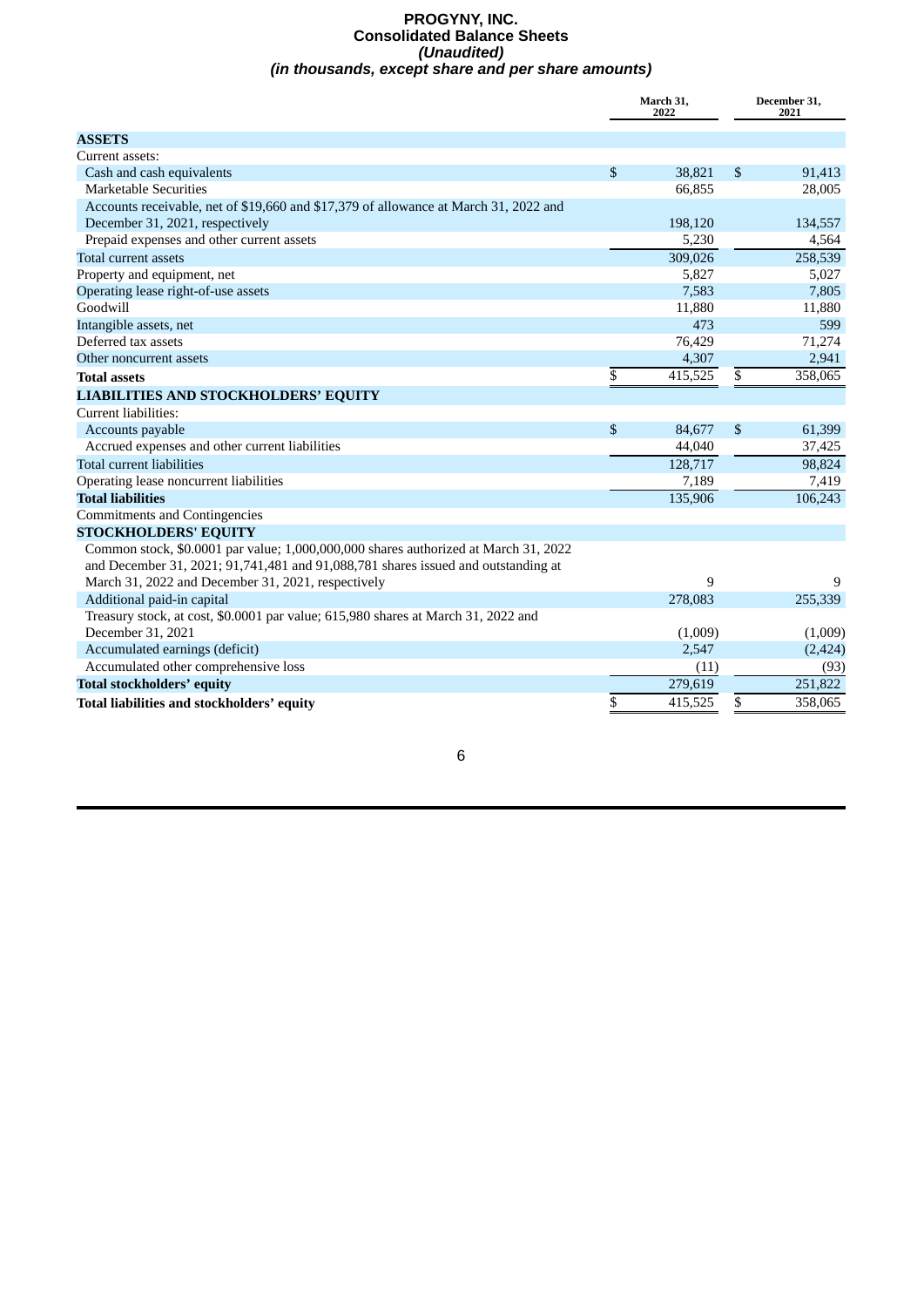#### **PROGYNY, INC. Consolidated Statements of Operations** *(Unaudited) (in thousands, except share and per share amounts)*

|                                                                 | <b>Three Months Ended</b><br>March 31, |              |             |  |
|-----------------------------------------------------------------|----------------------------------------|--------------|-------------|--|
|                                                                 | 2022                                   |              | 2021        |  |
| Revenue                                                         | \$<br>172,217                          | $\mathbb{S}$ | 122,133     |  |
| Cost of services                                                | 139,268                                |              | 93,226      |  |
| Gross profit                                                    | 32,949                                 |              | 28,907      |  |
| Operating expenses:                                             |                                        |              |             |  |
| Sales and marketing                                             | 10,015                                 |              | 4,014       |  |
| General and administrative                                      | 22,992                                 |              | 13,086      |  |
| Total operating expenses                                        | 33,007                                 |              | 17,100      |  |
| Income (loss) from operations                                   | (58)                                   |              | 11,807      |  |
| Other income (expense):                                         |                                        |              |             |  |
| Other income (expense), net                                     | (96)                                   |              |             |  |
| Interest income (expense), net                                  | 12                                     |              | (18)        |  |
| Total other expense, net                                        | (84)                                   |              | (11)        |  |
| Income (loss) before income taxes                               | (142)                                  |              | 11,796      |  |
| Benefit for income taxes                                        | 5,113                                  |              | 3,370       |  |
| Net income                                                      | \$<br>4,971                            | \$           | 15,166      |  |
| Net income per share:                                           |                                        |              |             |  |
| <b>Basic</b>                                                    | \$<br>0.05                             | \$           | 0.17        |  |
| <b>Diluted</b>                                                  | \$<br>0.05                             | \$           | 0.15        |  |
| Weighted-average shares used in computing net income per share: |                                        |              |             |  |
| Basic                                                           | 91,410,368                             |              | 87,404,287  |  |
| <b>Diluted</b>                                                  | 99,935,735                             |              | 100,106,497 |  |
|                                                                 |                                        |              |             |  |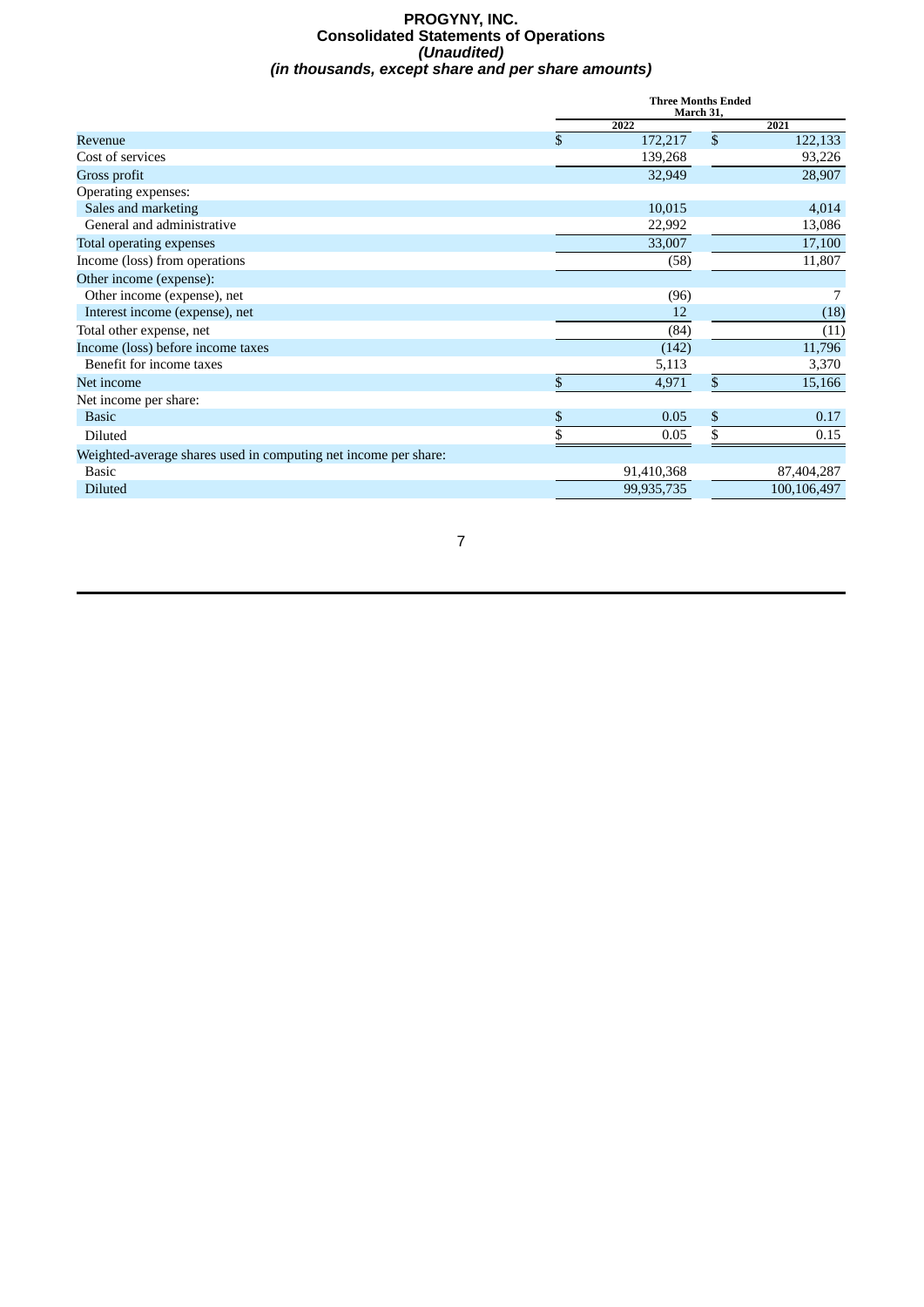#### **PROGYNY, INC. Consolidated Statements of Cash Flows** *(Unaudited) (in thousands)*

|                                                                                             | <b>Three Months Ended</b><br>March 31. |           |    |           |
|---------------------------------------------------------------------------------------------|----------------------------------------|-----------|----|-----------|
|                                                                                             |                                        | 2022      |    | 2021      |
| <b>OPERATING ACTIVITIES</b>                                                                 |                                        |           |    |           |
| Net income                                                                                  | S.                                     | 4,971     | S  | 15,166    |
| Adjustments to reconcile net income to net cash (used in) provided by operating activities: |                                        |           |    |           |
| Deferred tax benefit                                                                        |                                        | (5, 155)  |    | (3,370)   |
| Non-cash interest expense                                                                   |                                        |           |    | 19        |
| Depreciation and amortization                                                               |                                        | 364       |    | 422       |
| Stock-based compensation expense                                                            |                                        | 24,500    |    | 5,034     |
| Bad debt expense                                                                            |                                        | 2,281     |    | 2,518     |
| Changes in operating assets and liabilities:                                                |                                        |           |    |           |
| Accounts receivable                                                                         |                                        | (65, 845) |    | (43,520)  |
| Prepaid expenses and other current assets                                                   |                                        | (664)     |    | 1,046     |
| Accounts payable                                                                            |                                        | 23,171    |    | 13,797    |
| Accrued expenses and other current liabilities<br>Other noncurrent assets and liabilities   |                                        | 6,489     |    | 9,413     |
|                                                                                             |                                        | (1, 374)  |    |           |
| Net cash (used in) provided by operating activities                                         |                                        | (11,262)  |    | 532       |
| <b>INVESTING ACTIVITIES</b>                                                                 |                                        |           |    |           |
| Purchase of property and equipment, net                                                     |                                        | (790)     |    | (369)     |
| Purchase of marketable securities                                                           |                                        | (59, 867) |    | (62, 146) |
| Sale of marketable securities                                                               |                                        | 21,099    |    | 23,995    |
| Net cash used in investing activities                                                       |                                        | (39, 558) |    | (38, 520) |
| <b>FINANCING ACTIVITIES</b>                                                                 |                                        |           |    |           |
| Proceeds from exercise of stock options                                                     |                                        | 830       |    | 539       |
| Payment of employee taxes related to equity awards                                          |                                        | (2,988)   |    | (3,523)   |
| Proceeds from contributions to employee stock purchase plan                                 |                                        | 386       |    | 487       |
| Net cash used in financing activities                                                       |                                        | (1,772)   |    | (2, 497)  |
| Net decrease in cash and cash equivalents                                                   |                                        | (52, 592) |    | (40, 486) |
| Cash and cash equivalents, beginning of period                                              |                                        | 91,413    |    | 70,305    |
| Cash and cash equivalents, end of period                                                    | \$                                     | 38,821    | \$ | 29,819    |
| SUPPLEMENTAL DISCLOSURE OF CASH FLOW INFORMATION                                            |                                        |           |    |           |
| Cash paid for interest                                                                      | \$                                     | 5         | \$ |           |
| SUPPLEMENTAL DISCLOSURE OF NON-CASH INVESTING AND FINANCING ACTIVITIES                      |                                        |           |    |           |
| Additions of property and equipment, net included in accounts payable and accrued expenses  | \$                                     | 251       | \$ | 20        |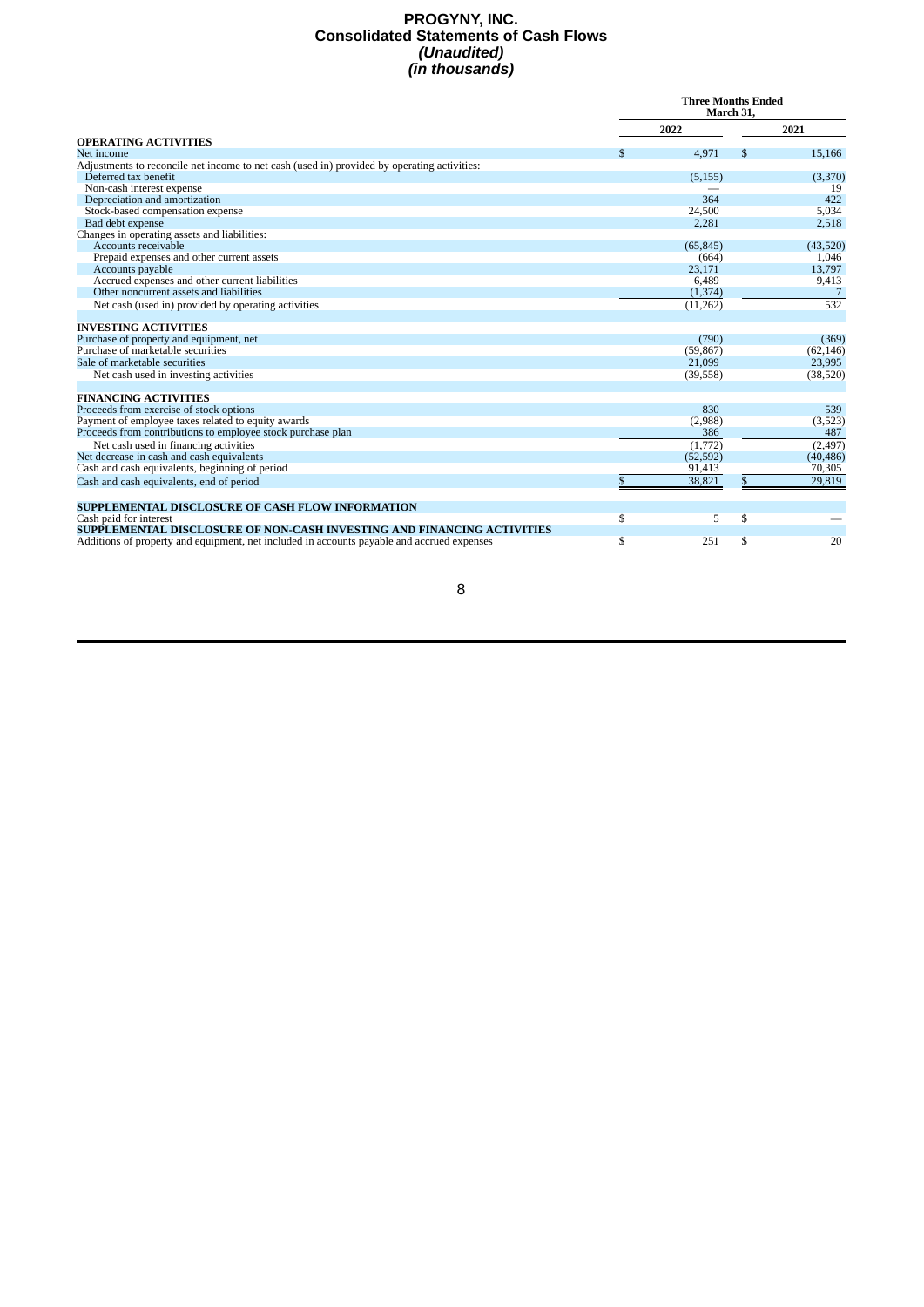## **ANNEX A**

#### **PROGYNY, INC. Reconciliation of GAAP to Non-GAAP Financial Measures** *(unaudited) (in thousands)*

### **Costs of Services, Gross Margin and Operating Expenses Excluding Stock-Based Compensation Calculation**

The following table provides a reconciliation of cost of services, gross profit, sales and marketing and general and administrative expenses to each of these measures excluding the impact of stock-based compensation expense for each of the periods presented:

|                            | <b>Three Months Ended</b><br>March 31, 2022                         |      |          |                 |         |
|----------------------------|---------------------------------------------------------------------|------|----------|-----------------|---------|
|                            | <b>Stock-Based</b><br>Compensation<br><b>GAAP</b><br><b>Expense</b> |      |          | <b>Non-GAAP</b> |         |
| Cost of services           | \$<br>139,268 \$                                                    |      | (6, 165) | - \$            | 133,103 |
| Gross profit               | \$<br>32,949                                                        | - \$ | 6,165    | - \$            | 39,114  |
| Sales and marketing        | \$<br>$10,015$ \$                                                   |      | (4,763)  | -\$             | 5,252   |
| General and administrative | \$<br>22,992                                                        | - \$ | (13,572) |                 | 9,420   |

| <b>Expressed as a Percentage of Revenue</b> |          |           |       |
|---------------------------------------------|----------|-----------|-------|
| Gross margin                                | 19.1%    | $3.6\%$   | 22.7% |
| Sales and marketing                         | 5.8%     | $(2.8)\%$ | 3.0%  |
| General and administrative                  | $13.4\%$ | (7.9)%    | 5.5%  |

|                                             | <b>Three Months Ended</b><br><b>March 31, 2021</b><br><b>Stock-Based</b><br>Compensation<br><b>GAAP</b><br><b>Expense</b> |        |    | <b>Non-GAAP</b> |               |        |
|---------------------------------------------|---------------------------------------------------------------------------------------------------------------------------|--------|----|-----------------|---------------|--------|
| Cost of services                            | \$                                                                                                                        | 93.226 | S  | (1, 287)        | <sup>\$</sup> | 91,939 |
| Gross profit                                | \$                                                                                                                        | 28,907 | \$ | 1,287           | S             | 30,194 |
| Sales and marketing                         | \$                                                                                                                        | 4.014  | S  | (681)           | \$            | 3,333  |
| General and administrative                  | \$                                                                                                                        | 13,086 | \$ | (3,066)         | S             | 10,020 |
| <b>Expressed as a Percentage of Revenue</b> |                                                                                                                           |        |    |                 |               |        |
| Gross margin                                |                                                                                                                           | 23.7%  |    | 1.1%            |               | 24.7%  |
| Sales and marketing                         |                                                                                                                           | 3.3%   |    | (0.6)%          |               | 2.7%   |
| General and administrative                  |                                                                                                                           | 10.7%  |    | $(2.5)\%$       |               | 8.2%   |